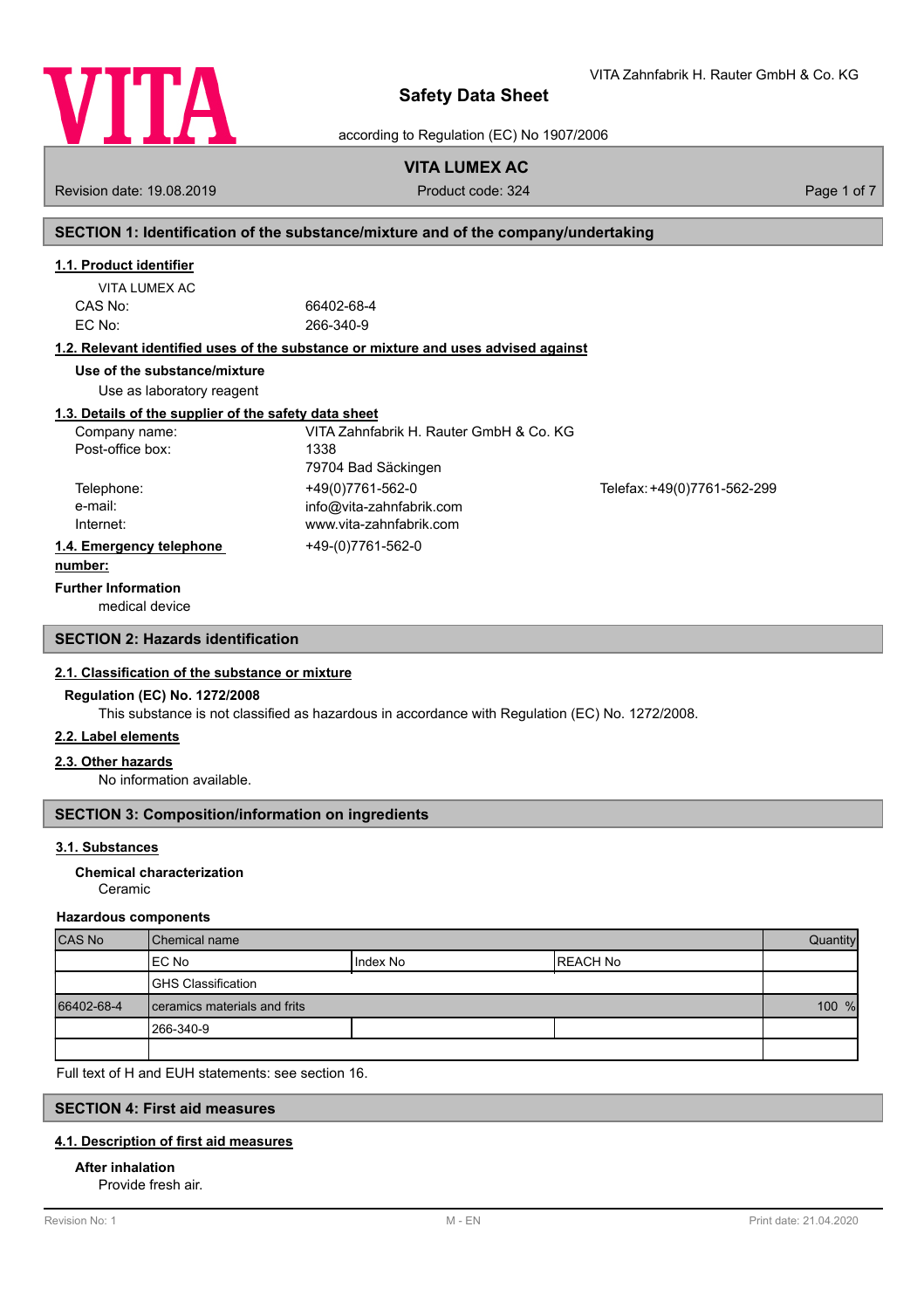

according to Regulation (EC) No 1907/2006

## **VITA LUMEX AC**

Revision date: 19.08.2019 **Product code: 324** Product code: 324 Page 2 of 7

## **After contact with skin**

Wash with plenty of water. Take off contaminated clothing and wash it before reuse.

#### **After contact with eyes**

Rinse immediately carefully and thoroughly with eye-bath or water.

#### **After ingestion**

Rinse mouth immediately and drink plenty of water.

#### **4.2. Most important symptoms and effects, both acute and delayed** No information available.

# **4.3. Indication of any immediate medical attention and special treatment needed**

Treat symptomatically.

#### **SECTION 5: Firefighting measures**

#### **5.1. Extinguishing media**

#### **Suitable extinguishing media**

Co-ordinate fire-fighting measures to the fire surroundings.

#### **5.2. Special hazards arising from the substance or mixture**

Non-flammable.

#### **5.3. Advice for firefighters**

In case of fire: Wear self-contained breathing apparatus.

#### **Additional information**

Collect contaminated fire extinguishing water separately. Do not allow entering drains or surface water.

#### **SECTION 6: Accidental release measures**

#### **6.1. Personal precautions, protective equipment and emergency procedures**

Avoid dust formation. Do not breathe dust.

## **6.2. Environmental precautions**

Do not allow to enter into surface water or drains.

#### **6.3. Methods and material for containment and cleaning up**

Take up mechanically. Treat the recovered material as prescribed in the section on waste disposal.

### **6.4. Reference to other sections**

Safe handling: see section 7 Personal protection equipment: see section 8 Disposal: see section 13

### **SECTION 7: Handling and storage**

#### **7.1. Precautions for safe handling**

#### **Advice on safe handling**

No special measures are necessary.

**Advice on protection against fire and explosion**

No special fire protection measures are necessary.

## **7.2. Conditions for safe storage, including any incompatibilities**

#### **Requirements for storage rooms and vessels**

Keep container tightly closed.

#### **Hints on joint storage**

No special measures are necessary.

## **7.3. Specific end use(s)**

Use as laboratory reagent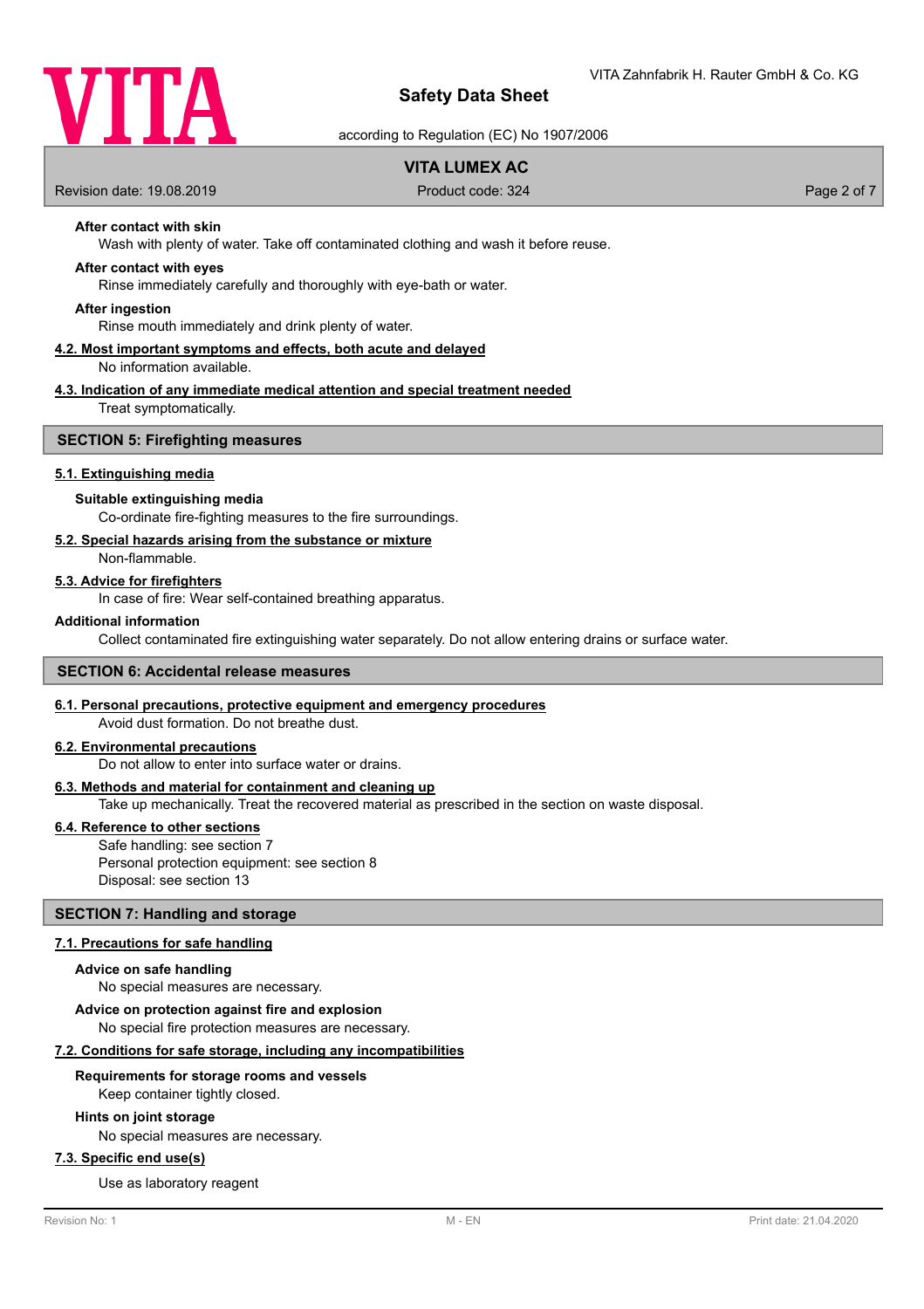

according to Regulation (EC) No 1907/2006

## **VITA LUMEX AC**

Revision date: 19.08.2019 **Product code: 324** Product code: 324 Page 3 of 7

## **SECTION 8: Exposure controls/personal protection**

### **8.1. Control parameters**

## **8.2. Exposure controls**

### **Protective and hygiene measures**

Take off contaminated clothing. Wash hands before breaks and after work. When using do not eat, drink, smoke, sniff.

#### **Eye/face protection**

Wear eye protection/face protection.

#### **Hand protection**

When handling with chemical substances, protective gloves must be worn with the CE-label including the four control digits. @0NBR (Nitrile rubber) 02.B008235 For special purposes, it is recommended to check the resistance to chemicals of the protective gloves mentioned above together with the supplier of these gloves. Recommended glove articles KCL Dermatril P

#### **Skin protection**

Use of protective clothing.

### **Respiratory protection**

Provide adequate ventilation as well as local exhaustion at critical locations. Technical ventilation of workplace

## **SECTION 9: Physical and chemical properties**

#### **9.1. Information on basic physical and chemical properties**

| Physical state:<br>Colour:                                    | solid     |                 |
|---------------------------------------------------------------|-----------|-----------------|
| Odour:                                                        | odourless |                 |
| pH-Value:                                                     |           | not determined  |
| Changes in the physical state                                 |           |                 |
| Melting point:                                                |           | not determined  |
| Initial boiling point and boiling range:                      |           | x               |
| Flash point:                                                  |           | X               |
| <b>Flammability</b>                                           |           |                 |
| Solid:                                                        |           | not determined  |
| Gas:                                                          |           | not applicable  |
| <b>Explosive properties</b><br>The product is not: Explosive. |           |                 |
| Lower explosion limits:                                       |           | not determined  |
| Upper explosion limits:                                       |           | not determined  |
| <b>Auto-ignition temperature</b>                              |           |                 |
| Solid:                                                        |           | not determined  |
| Gas:                                                          |           | not applicable  |
| Decomposition temperature:                                    |           | not determined  |
| <b>Oxidizing properties</b><br>Not oxidising.                 |           |                 |
| Vapour pressure:<br>(at 50 $^{\circ}$ C)                      |           | <=1100 hPa      |
| Density:                                                      |           | 2,40000 $g/cm3$ |
| Water solubility:                                             |           | No              |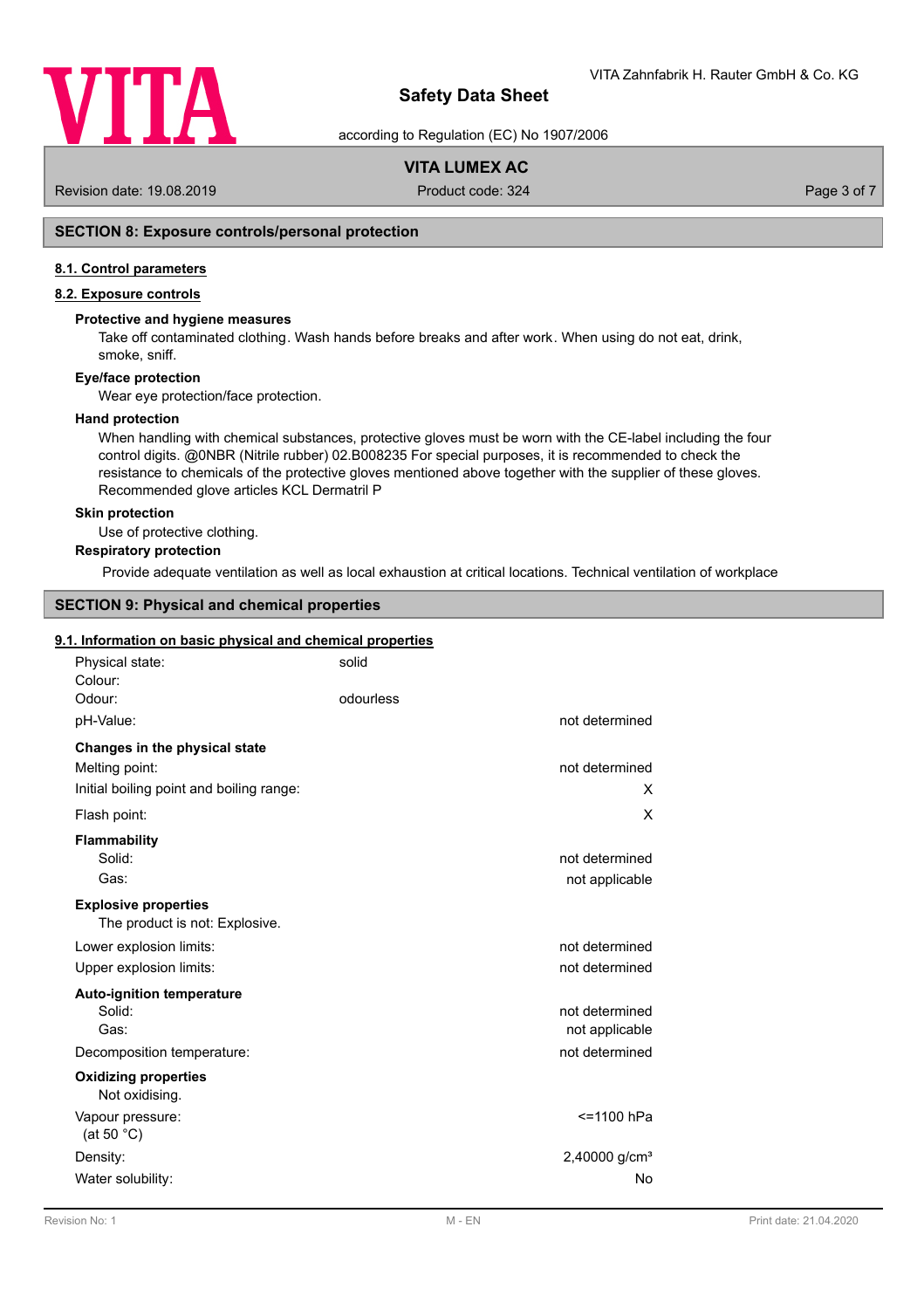

according to Regulation (EC) No 1907/2006

| <b>VITA LUMEX AC</b>                           |                   |             |  |  |
|------------------------------------------------|-------------------|-------------|--|--|
| Revision date: 19.08.2019                      | Product code: 324 | Page 4 of 7 |  |  |
| Solubility in other solvents<br>not determined |                   |             |  |  |
| Partition coefficient:                         | not determined    |             |  |  |
| Vapour density:                                | not determined    |             |  |  |
| Evaporation rate:                              | not determined    |             |  |  |
| 9.2. Other information                         |                   |             |  |  |
| Solid content:                                 | 100,0 %           |             |  |  |

### **SECTION 10: Stability and reactivity**

#### **10.1. Reactivity**

No hazardous reaction when handled and stored according to provisions.

## **10.2. Chemical stability**

The product is stable under storage at normal ambient temperatures.

## **10.3. Possibility of hazardous reactions**

No known hazardous reactions.

#### **10.4. Conditions to avoid**

none

## **10.5. Incompatible materials**

No information available.

## **10.6. Hazardous decomposition products**

No known hazardous decomposition products.

#### **SECTION 11: Toxicological information**

#### **11.1. Information on toxicological effects**

#### **Acute toxicity**

Based on available data, the classification criteria are not met.

#### **Irritation and corrosivity**

Based on available data, the classification criteria are not met.

#### **Sensitising effects**

Based on available data, the classification criteria are not met.

#### **Carcinogenic/mutagenic/toxic effects for reproduction**

Based on available data, the classification criteria are not met.

#### **STOT-single exposure**

Based on available data, the classification criteria are not met.

#### **STOT-repeated exposure**

Based on available data, the classification criteria are not met.

### **Aspiration hazard**

Based on available data, the classification criteria are not met.

## **Additional information on tests**

The substance is classified as not hazardous according to regulation (EC) No 1272/2008 [CLP].

#### **SECTION 12: Ecological information**

## **12.1. Toxicity**

The product is not: Ecotoxic.

### **12.2. Persistence and degradability**

The product has not been tested.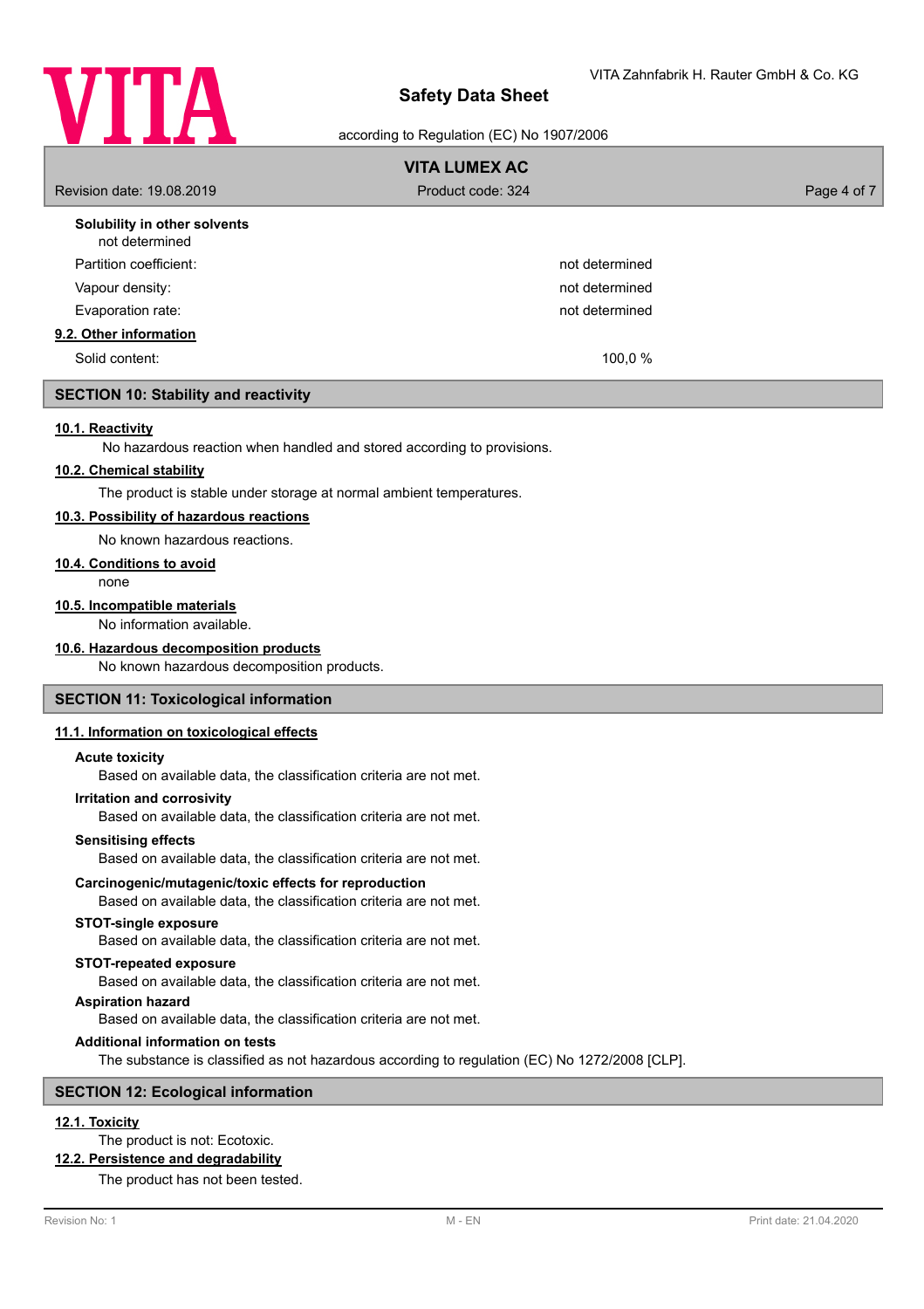

according to Regulation (EC) No 1907/2006

## **VITA LUMEX AC**

Revision date: 19.08.2019 **Product code: 324** Product code: 324 **Page 5 of 7** Page 5 of 7

### **12.3. Bioaccumulative potential**

The product has not been tested.

#### **12.4. Mobility in soil**

The product has not been tested.

## **12.5. Results of PBT and vPvB assessment**

The product has not been tested.

### **12.6. Other adverse effects**

No information available.

### **Further information**

Avoid release to the environment.

### **SECTION 13: Disposal considerations**

#### **13.1. Waste treatment methods**

#### **Disposal recommendations**

Do not allow to enter into surface water or drains. Dispose of waste according to applicable legislation.

#### **Contaminated packaging**

Wash with plenty of water. Completely emptied packages can be recycled.

#### **SECTION 14: Transport information**

#### **Land transport (ADR/RID)**

**14.1. UN number:** No dangerous good in sense of this transport regulation. **14.2. UN proper shipping name:** No dangerous good in sense of this transport regulation. **14.3. Transport hazard class(es):** No dangerous good in sense of this transport regulation. **14.4. Packing group:** No dangerous good in sense of this transport regulation. **Inland waterways transport (ADN) 14.1. UN number:** No dangerous good in sense of this transport regulation. **14.2. UN proper shipping name:** No dangerous good in sense of this transport regulation. **14.3. Transport hazard class(es):** No dangerous good in sense of this transport regulation. **14.4. Packing group:** No dangerous good in sense of this transport regulation. **Marine transport (IMDG) 14.1. UN number:** No dangerous good in sense of this transport regulation. **14.2. UN proper shipping name:** No dangerous good in sense of this transport regulation. **14.3. Transport hazard class(es):** No dangerous good in sense of this transport regulation. **14.4. Packing group:** No dangerous good in sense of this transport regulation. **Air transport (ICAO-TI/IATA-DGR) 14.1. UN number:** No dangerous good in sense of this transport regulation. **14.2. UN proper shipping name:** No dangerous good in sense of this transport regulation. **14.3. Transport hazard class(es):** No dangerous good in sense of this transport regulation. **14.4. Packing group:** No dangerous good in sense of this transport regulation. **14.5. Environmental hazards** ENVIRONMENTALLY HAZARDOUS: no **14.6. Special precautions for user** No information available. **14.7. Transport in bulk according to Annex II of Marpol and the IBC Code** not applicable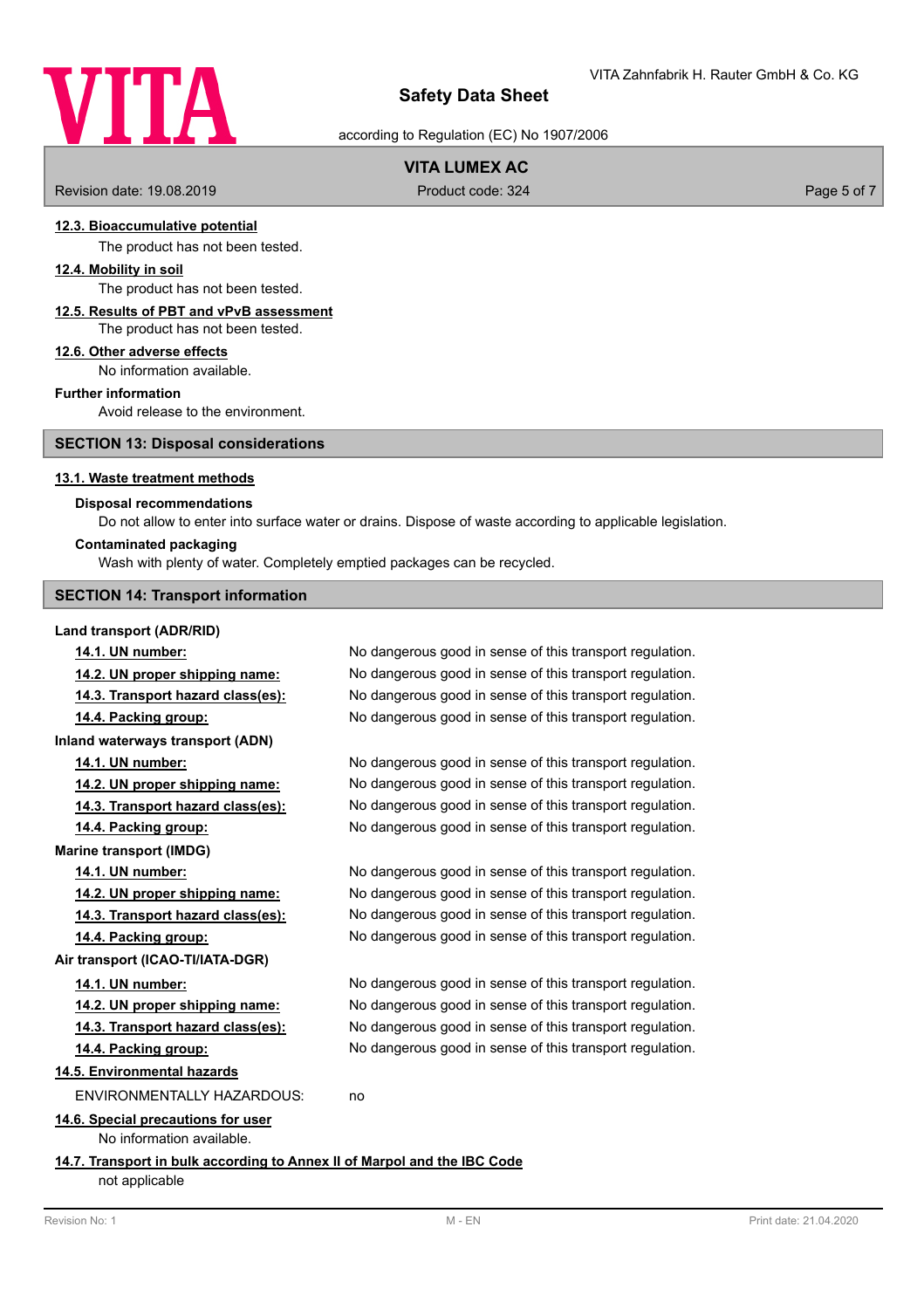

according to Regulation (EC) No 1907/2006

## **VITA LUMEX AC**

Revision date: 19.08.2019 **Product code: 324** Product code: 324 **Page 6 of 7** Page 6 of 7

## **SECTION 15: Regulatory information**

## **15.1. Safety, health and environmental regulations/legislation specific for the substance or mixture**

## **EU regulatory information**

Information according to 2012/18/EU (SEVESO III): Not subject to 2012/18/EU (SEVESO III) **National regulatory information** Water hazard class (D): 1 - slightly hazardous to water

## **15.2. Chemical safety assessment**

For this substance a chemical safety assessment has not been carried out.

### **SECTION 16: Other information**

#### **Abbreviations and acronyms**

ADR: Accord européen sur le transport des marchandises dangereuses par Route (European Agreement concerning the International Carriage of Dangerous Goods by Road ) IMDG: International Maritime Code for Dangerous Goods IATA: International Air Transport Association GHS: Globally Harmonized System of Classification and Labelling of Chemicals EINECS: European Inventory of Existing Commercial Chemical Substances ELINCS: European List of Notified Chemical Substances CAS: Chemical Abstracts Service LC50: Lethal concentration, 50% LD50: Lethal dose, 50% CLP: Classification, labelling and Packaging REACH: Registration, Evaluation and Authorization of Chemicals GHS: Globally Harmonised System of Classification, Labelling and Packaging of Chemicals UN: United Nations DNEL: Derived No Effect Level DMEL: Derived Minimal Effect Level PNEC: Predicted No Effect Concentration ATE: Acute toxicity estimate LL50: Lethal loading, 50% EL50: Effect loading, 50% EC50: Effective Concentration 50% ErC50: Effective Concentration 50%, growth rate NOEC: No Observed Effect Concentration BCF: Bio-concentration factor PBT: persistent, bioaccumulative, toxic vPvB: very persistent, very bioaccumulative RID: Regulations concerning the international carriage of dangerous goods by rail ADN: European Agreement concerning the International Carriage of Dangerous Goods by Inland Waterways (Accord européen relatif au transport international des marchandises dangereuses par voies de navigation intérieures) EmS: Emergency Schedules MFAG: Medical First Aid Guide ICAO: International Civil Aviation Organization MARPOL: International Convention for the Prevention of Marine Pollution from Ships IBC: Intermediate Bulk Container SVHC: Substance of Very High Concern For abbreviations and acronyms, see table at http://abbrev.esdscom.eu

#### **Further Information**

The information is based on the present level of our knowledge. It does not, however, give assurance of